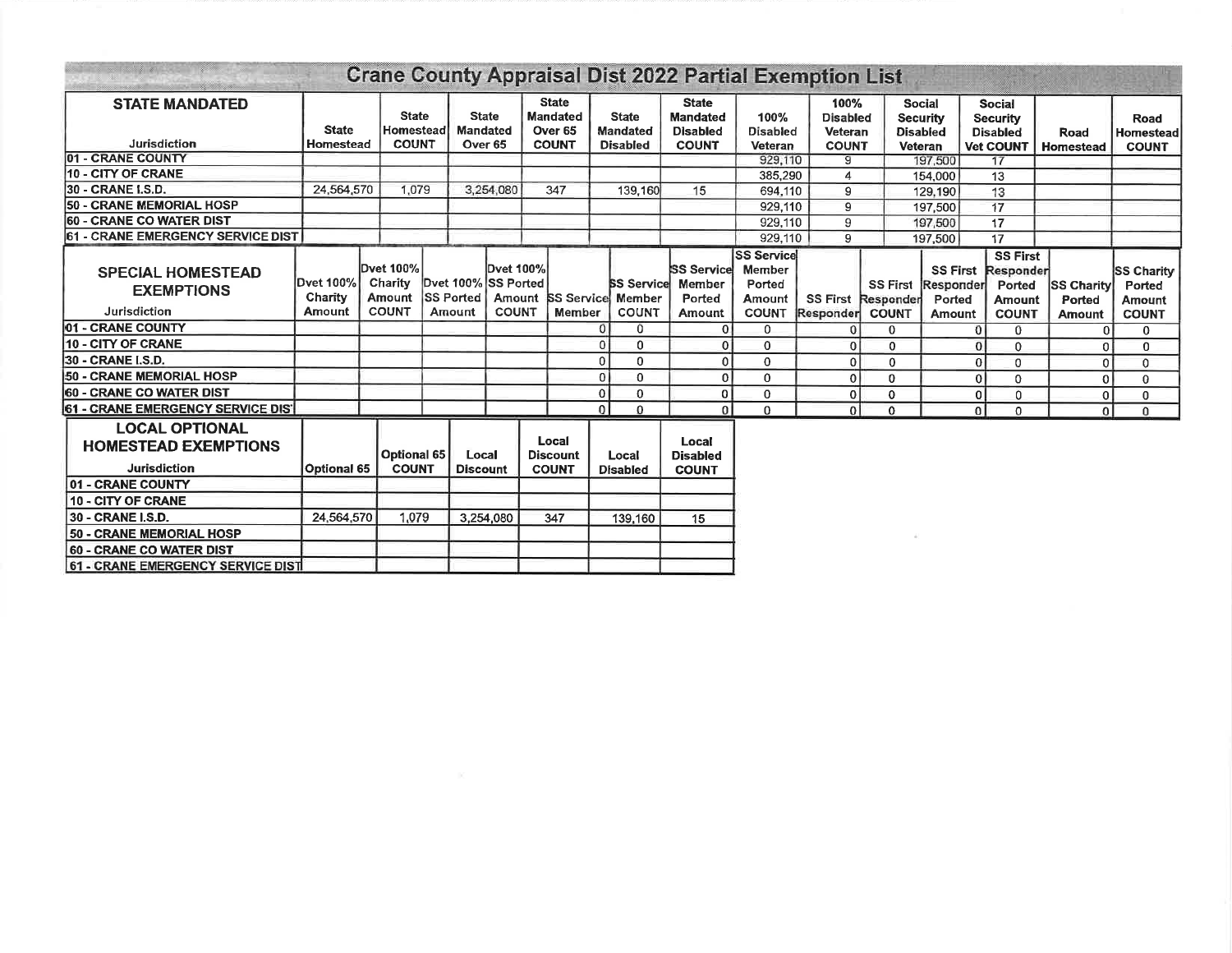| Jurisdiction | Name                 | Homestead Sequence      | Type              | Amount                      |
|--------------|----------------------|-------------------------|-------------------|-----------------------------|
| 01           | <b>CRANE COUNTY</b>  | 1                       | 1 DVET 100%       | 0                           |
| 01           | <b>CRANE COUNTY</b>  | 2                       | 1 DVET 100%       | 0                           |
| 01           | <b>CRANE COUNTY</b>  | 3                       | 1 DVET 100%       | $\pmb{0}$                   |
| 01           | <b>CRANE COUNTY</b>  | 4B                      | 1 SS SVC MEMBER   | 0                           |
| 01           | <b>CRANE COUNTY</b>  | 4H                      | 1 SS SVC MEMBER   | 0                           |
| 01           | <b>CRANE COUNTY</b>  | 4S                      | 1 SS SVC MEMBER   | 0                           |
| 01           | <b>CRANE COUNTY</b>  | 5B                      | 1 SS FIRST RESP   | 0                           |
| 01           | <b>CRANE COUNTY</b>  | 5H                      | 1 SS FIRST RESP   | 0                           |
| 01           | <b>CRANE COUNTY</b>  | <b>5S</b>               | 1 SS FIRST RESP   | 0                           |
| 01           | <b>CRANE COUNTY</b>  | В                       | 1 LOCAL DISCOUNT  | $\pmb{0}$                   |
| 01           | <b>CRANE COUNTY</b>  | F                       | 1 LOCAL DISCOUNT  | 0                           |
| 01           | <b>CRANE COUNTY</b>  | H                       | 1 LOCAL DISCOUNT  | 0                           |
| 01           | <b>CRANE COUNTY</b>  | O                       | 1 OPTIONAL 65     | 30000                       |
| 01           | <b>CRANE COUNTY</b>  | P                       | 1 LOCAL DISCOUNT  | 0                           |
| 01           | <b>CRANE COUNTY</b>  | $\sf S$                 | 1 LOCAL DISCOUNT  | 0                           |
| 01           | <b>CRANE COUNTY</b>  | $\sf S$                 | 2 OPTIONAL 65     | 30000                       |
| 01           | <b>CRANE COUNTY</b>  | U                       | 1 LOCAL DISCOUNT  | 0                           |
| 01           | <b>CRANE COUNTY</b>  | U                       | 2 OPTIONAL 65     | 30000                       |
| 01           | <b>CRANE COUNTY</b>  | W                       | 1 LOCAL DISCOUNT  | 0                           |
| 01           | <b>CRANE COUNTY</b>  | W                       | 2 OPTIONAL 65     | 30000                       |
| 01R          | <b>CRANE COUNTY</b>  | 1                       | 1 DVET 100%       | 0                           |
| 01R          | <b>CRANE COUNTY</b>  | $\overline{\mathbf{c}}$ | 1 DVET 100%       | $\pmb{0}$                   |
| 01R          | <b>CRANE COUNTY</b>  | 3                       | 1 DVET 100%       | 0                           |
| 01R          | <b>CRANE COUNTY</b>  | 4B                      | 1 SS SVC MEMBER   | $\pmb{0}$                   |
| 01R          | <b>CRANE COUNTY</b>  | 4H                      | 1 SS SVC MEMBER   | 0                           |
| 01R          | <b>CRANE COUNTY</b>  | 4S                      | 1 SS SVC MEMBER   | $\pmb{0}$                   |
| 01R          | <b>CRANE COUNTY</b>  | <b>5B</b>               | 1 SS FIRST RESP   | $\mathbf{O}$                |
| 01R          | <b>CRANE COUNTY</b>  | 5H                      | 1 SS FIRST RESP   | $\pmb{0}$                   |
| 01R          | <b>CRANE COUNTY</b>  | <b>5S</b>               | 1 SS FIRST RESP   | 0                           |
| 01R          | <b>CRANE COUNTY</b>  | B                       | 1 LOCAL DISCOUNT  | 0                           |
| 01R          | <b>CRANE COUNTY</b>  | B                       | 2 ROAD/STATE HOME | 3000                        |
| 01R          | <b>CRANE COUNTY</b>  | F                       | 1 LOCAL DISCOUNT  |                             |
| 01R          | <b>CRANE COUNTY</b>  | н                       | 1 LOCAL DISCOUNT  | $\mathbf 0$<br>$\mathbf{0}$ |
| 01R          | <b>CRANE COUNTY</b>  | Н                       |                   |                             |
| 01R          |                      |                         | 2 ROAD/STATE HOME | 3000                        |
|              | <b>CRANE COUNTY</b>  | O                       | 1 OPTIONAL 65     | 30000                       |
| 01R          | <b>CRANE COUNTY</b>  | P                       | 1 LOCAL DISCOUNT  | 0                           |
| 01R          | <b>CRANE COUNTY</b>  | S                       | 1 LOCAL DISCOUNT  | 0                           |
| 01R          | <b>CRANE COUNTY</b>  | S                       | 2 OPTIONAL 65     | 30000                       |
| 01R          | <b>CRANE COUNTY</b>  | U                       | 1 LOCAL DISCOUNT  | 0                           |
| 01R          | CRANE COUNTY         | U                       | 2 OPTIONAL 65     | 30000                       |
| 01R          | <b>CRANE COUNTY</b>  | W                       | 1 LOCAL DISCOUNT  | 0                           |
| 01R          | CRANE COUNTY         | W                       | 2 OPTIONAL 65     | 30000                       |
| 10           | <b>CITY OF CRANE</b> | $\mathbf 1$             | 1 DVET 100%       | 0                           |
| 10           | <b>CITY OF CRANE</b> | $\overline{\mathbf{c}}$ | 1 DVET 100%       | 0                           |
| 10           | <b>CITY OF CRANE</b> | 3                       | 1 DVET 100%       | $\mathbf 0$                 |
| 10           | CITY OF CRANE        | 4B                      | 1 SS SVC MEMBER   | 0                           |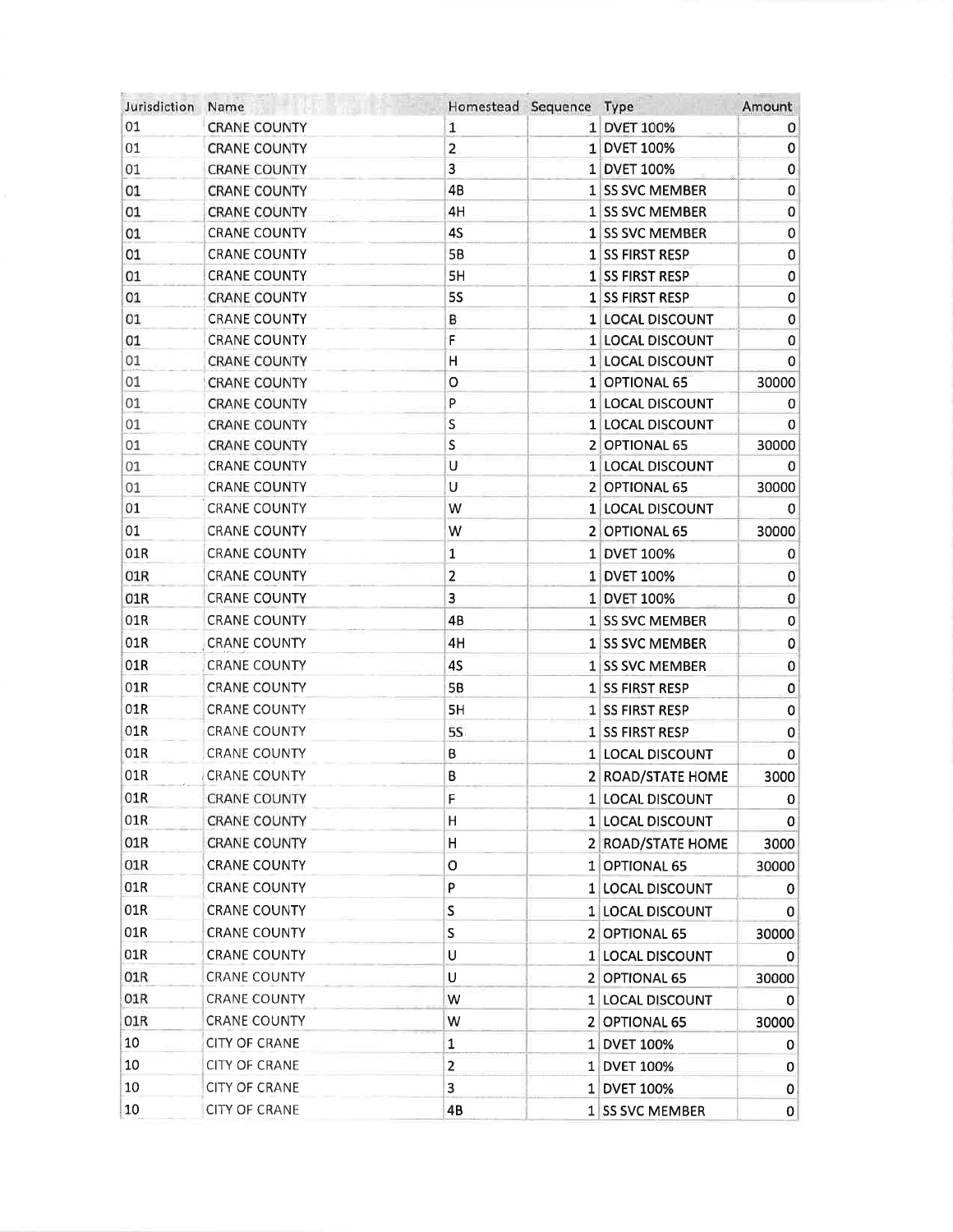| HS_Percent<br>$\mathbf{1}$ | Minimum<br>$\mathbf{1}$ |
|----------------------------|-------------------------|
|                            |                         |
| 1                          | $\mathbf{1}$            |
| 1                          | $\mathbf{1}$            |
| $\mathbf 1$                | $\mathbf{1}$            |
| $\mathbf{1}$               | $\overline{1}$          |
| $\overline{1}$             | 1                       |
| $\mathbf{1}$               | 1                       |
| $\mathbf 1$                | $\overline{1}$          |
| $\mathbf{1}$               | 1                       |
| 0.2                        | 5000                    |
| 0.2                        | 5000                    |
| 0.2                        | 5000                    |
| 0                          | 0                       |
| 0.2                        | 5000                    |
| 0.2                        | 5000                    |
| $\mathbf{O}$               | $\mathbf 0$             |
| 0.2                        | 5000                    |
| $\mathbf{0}$               | $\mathbf 0$             |
| 0.2                        | 5000                    |
| 0                          | 0                       |
| 1                          | 1                       |
| $\mathbf{1}$               | $\overline{1}$          |
| $\mathbf{1}$               | $\mathbf{1}$            |
| $\mathbf{1}$               | $\overline{1}$          |
| $\overline{1}$             | $\mathbf{1}$            |
|                            |                         |
| 1                          | $\mathbf{1}$            |
| $\,$ 1 $\,$                | $\overline{1}$          |
| $\mathbf 1$                | $\mathbf{1}$            |
| $\mathbf{1}$               | $\overline{1}$          |
| 0.2                        | 5000                    |
| 0                          | 0                       |
| 0.2                        | 5000                    |
| 0.2                        | 5000                    |
| 0                          | $\mathbf{O}$            |
| 0                          | 0                       |
| 0.2                        | 5000                    |
| 0.2                        | 5000                    |
| 0                          | 0                       |
|                            |                         |
| 0.2                        | 5000                    |
| 0                          | 0                       |
| 0.2                        | 5000                    |
| 0                          | O                       |
| $\mathbf{1}$               | $\mathbf{1}$            |
| $\mathbf 1$                | 1                       |
| $\,1$                      | $\mathbf{1}$            |
| $\mathbf{1}$               | $\mathbf{1}$            |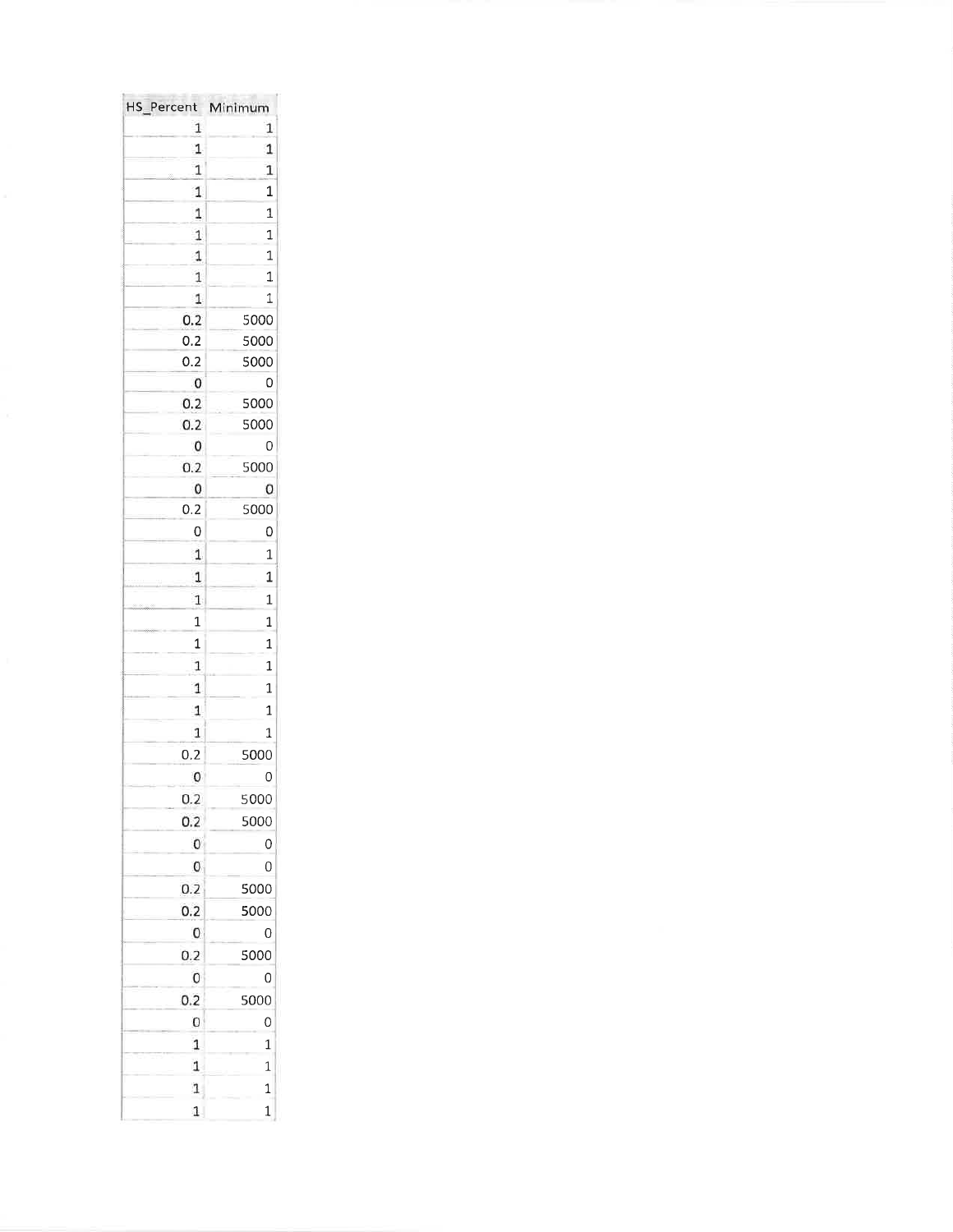| 10               | <b>CITY OF CRANE</b>        | 4H                      |              | <b>1 SS SVC MEMBER</b> | $\mathbf{0}$ |
|------------------|-----------------------------|-------------------------|--------------|------------------------|--------------|
| 10               | <b>CITY OF CRANE</b>        | 4S                      |              | 1 SS SVC MEMBER        | 0            |
| 10               | <b>CITY OF CRANE</b>        | 5B                      |              | 1 SS FIRST RESP        | 0            |
| 10               | <b>CITY OF CRANE</b>        | 5H                      |              | 1 SS FIRST RESP        | $\pmb{0}$    |
| 10               | <b>CITY OF CRANE</b>        | <b>5S</b>               |              | 1 SS FIRST RESP        | 0            |
| 10               | <b>CITY OF CRANE</b>        | $\circ$                 |              | 1 OPTIONAL 65          | 12000        |
| 10               | <b>CITY OF CRANE</b>        | S                       |              | 1 OPTIONAL 65          | 12000        |
| 10               | <b>CITY OF CRANE</b>        | U                       |              | 1 OPTIONAL 65          | 12000        |
| 30               | CRANE I.S.D.                | $\mathbf{1}$            |              | 1 HOMESTEAD            | 25000        |
| 30IS             | <b>CRANE I.S.D. 1&amp;S</b> | 1                       |              | 1 HOMESTEAD            | 25000        |
| 30IS             | <b>CRANE I.S.D. I&amp;S</b> | 1                       |              | 2 DVET 100%            | 0            |
| 30               | CRANE I.S.D.                | $\mathbf 1$             |              | 2 DVET 100%            | $\mathbf 0$  |
| 30               | CRANE I.S.D.                | $\mathbf{2}$            |              | 1 HOMESTEAD            | 25000        |
| 30 <sub>IS</sub> | CRANE I.S.D. I&S            | $\overline{\mathbf{c}}$ |              | 1 HOMESTEAD            | 25000        |
| 30IS             | <b>CRANE I.S.D. I&amp;S</b> | $\overline{2}$          |              | 2 DISABLED             | 10000        |
| 30               | CRANE I.S.D.                | $\overline{\mathbf{c}}$ |              | 2 DISABLED             | 10000        |
| 30               | CRANE I.S.D.                | $\overline{2}$          |              | 3 DVET 100%            | 0            |
| 30IS             | CRANE I.S.D. I&S            | $\overline{c}$          |              | 3 DVET 100%            | 0            |
| 30 <sub>IS</sub> | CRANE I.S.D. I&S            | 3                       |              | 1 HOMESTEAD            | 25000        |
| 30               | CRANE I.S.D.                | 3                       |              | 1 HOMESTEAD            | 25000        |
| 30               | CRANE I.S.D.                | 3                       | 2            | <b>OVER 65</b>         | 10000        |
| 30IS             | <b>CRANE 1.S.D. 1&amp;S</b> | 3                       |              | 2 OVER 65              | 10000        |
| 30IS             | <b>CRANE I.S.D. 1&amp;S</b> | 3                       |              | 3 DVET 100%            | 0            |
| 30               | CRANE I.S.D.                | 3                       |              | 3 DVET 100%            | 0            |
| 30 <sub>IS</sub> | <b>CRANE I.S.D. 1&amp;S</b> | 4B                      |              | 1 HOMESTEAD            | 25000        |
| 30               | CRANE I.S.D.                | 4B                      | $\mathbf{1}$ | <b>HOMESTEAD</b>       | 25000        |
| 30               | CRANE I.S.D.                | 4B                      |              | 2 DISABLED             | 10000        |
| 30IS             | <b>CRANE I.S.D. I&amp;S</b> | 4B                      |              | 2 DISABLED             | 10000        |
| 30IS             | <b>CRANE I.S.D. I&amp;S</b> | 4B                      |              | 3 SS SVC MEMBER        | 0            |
| 30               | CRANE I.S.D.                | 4B                      |              | 3 SS SVC MEMBER        | 0            |
| 30               | CRANE I.S.D.                | 4H                      |              | 1 HOMESTEAD            | 25000        |
| 30IS             | <b>CRANE I.S.D. I&amp;S</b> | 4H                      |              | 1 HOMESTEAD            | 25000        |
| 30IS             | <b>CRANE I.S.D. I&amp;S</b> | 4H                      |              | 2 SS SVC MEMBER        | 0            |
| 30               | CRANE I.S.D.                | 4H                      |              | 2 SS SVC MEMBER        | 0            |
| 30               | CRANE I.S.D.                | 4S                      |              | 1 HOMESTEAD            | 25000        |
| 30IS             | <b>CRANE I.S.D. 1&amp;S</b> | 45                      |              | 1 HOMESTEAD            | 25000        |
| 30IS             | CRANE I.S.D. I&S            | 4S                      |              | 2 OVER 65              | 10000        |
| 30               | CRANE I.S.D.                | 4S                      |              | 2 OVER 65              | 10000        |
| 30               | CRANE I.S.D.                | 4S                      |              | <b>3 SS SVC MEMBER</b> | 0            |
| 30 <sub>IS</sub> | CRANE I.S.D. 1&S            | 45                      |              | <b>3 SS SVC MEMBER</b> | 0            |
| 30 <sub>IS</sub> | <b>CRANE I.S.D. 1&amp;S</b> | 5B                      |              | 1 HOMESTEAD            | 25000        |
| 30               | CRANE I.S.D.                | 5B                      |              | 1 HOMESTEAD            | 25000        |
| 30               | CRANE I.S.D.                | 5B                      |              | 2 DISABLED             | 10000        |
| 30IS             | <b>CRANE I.S.D. 1&amp;S</b> | 5B                      |              | 2 DISABLED             | 10000        |
| 30 <sub>IS</sub> | <b>CRANE I.S.D. I&amp;S</b> | 5В                      |              | <b>3 SS FIRST RESP</b> | $\mathbf{0}$ |
| 30               | CRANE I.S.D.                | 5B                      |              | 3 SS FIRST RESP        | 0            |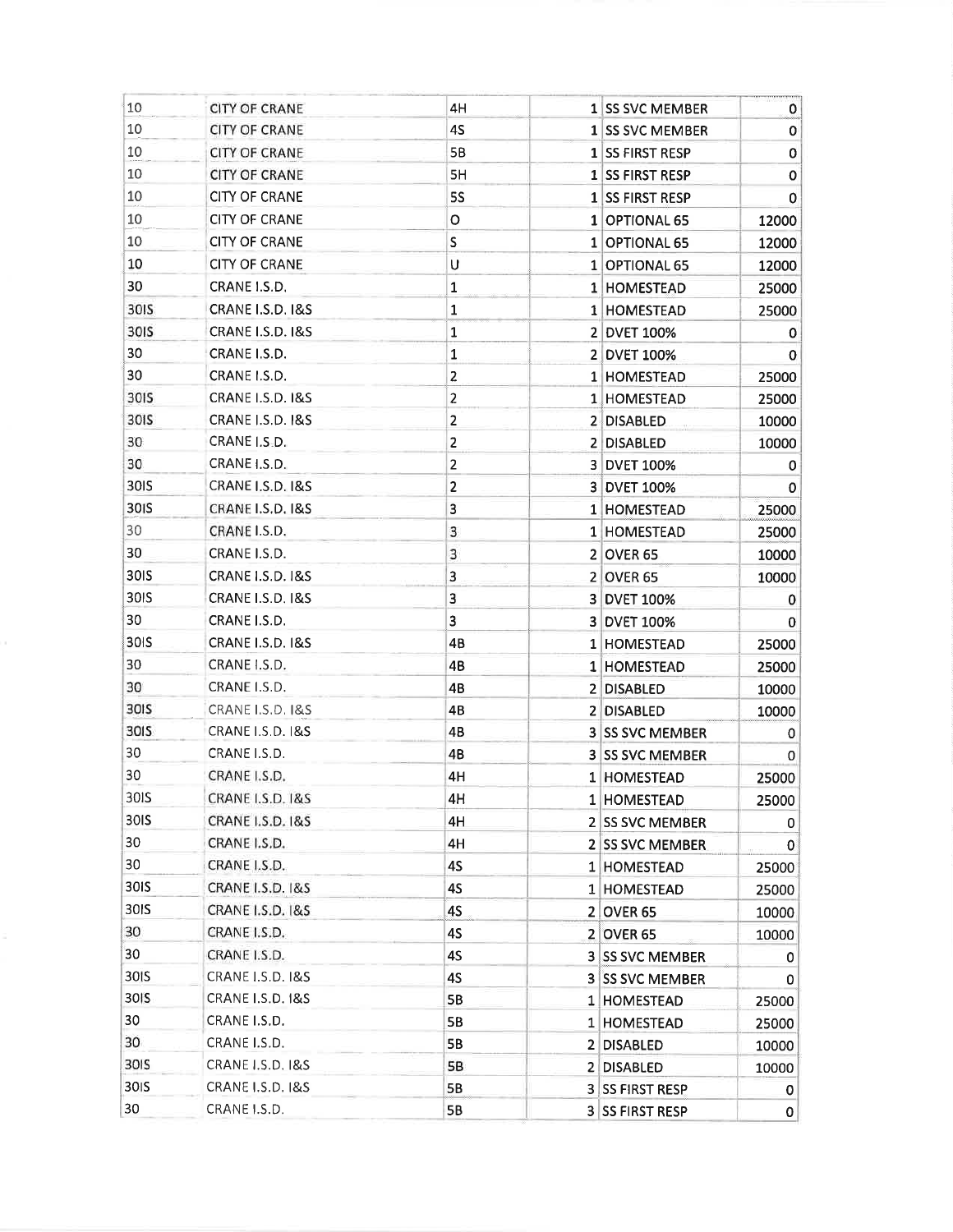| Ţ              | T,             |
|----------------|----------------|
| $\mathfrak{r}$ | T.             |
| $\circ$        | $\circ$        |
| 0              | $\overline{O}$ |
| O              | 0              |
| $\circ$        | 0              |
| T              | T              |
| T.             | T              |
| $\circ$        | 0              |
| 0              | $\overline{0}$ |
| 0              | O              |
| $\overline{0}$ | 0              |
| T              | T.             |
| T              | T              |
| 0              | 0              |
| O              | 0              |
| Ţ              | T              |
| T              | T              |
| $\overline{0}$ | o              |
| $\overline{0}$ | 0<br>î.        |
| O              | 0              |
| O              | 0              |
| T              | Ţ              |
| T              | $\mathbb{L}$   |
| 0              | 0              |
| 0              | $\overline{0}$ |
| 0              | $\overline{0}$ |
| 0              | $\overline{O}$ |
| Ţ              | T.             |
| T.             | T              |
| 0              | $\overline{O}$ |
| 0              | $\Omega$       |
| 0              | O              |
| 0              | $\overline{0}$ |
| T              | T              |
| T              | Ţ,             |
| 0              | 0              |
| 0              | 0              |
| 0              | 0              |
| 0              | 0              |
| $\overline{0}$ | 0              |
| T              | T              |
| T              | T              |
| T              | T              |
| T.             | $\overline{t}$ |
| t              | T              |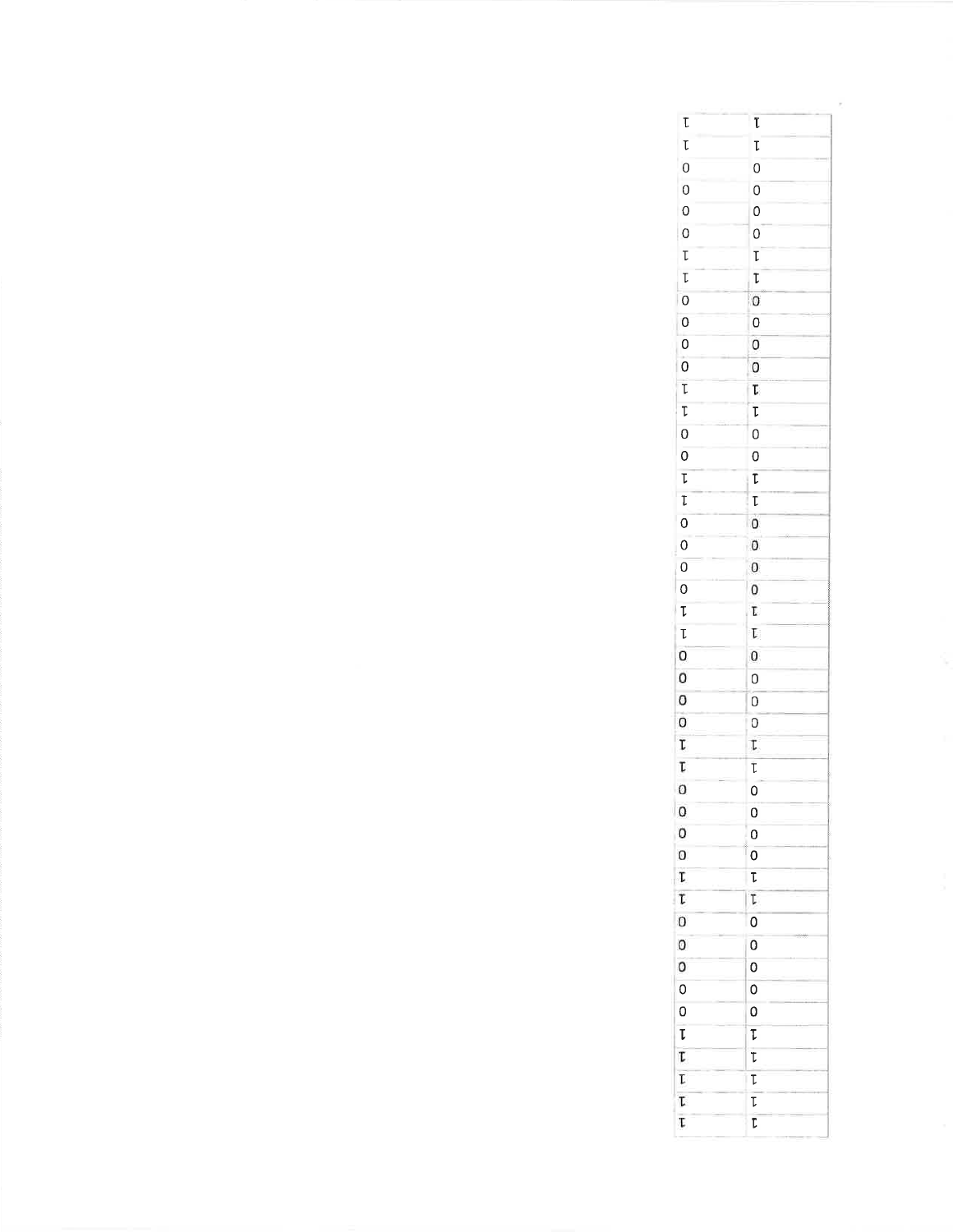| 30               | CRANE I.S.D.                | 5H             | 1 HOMESTEAD            | 25000        |
|------------------|-----------------------------|----------------|------------------------|--------------|
| 30IS             | CRANE I.S.D. I&S            | 5H             | 1 HOMESTEAD            | 25000        |
| <b>30IS</b>      | CRANE I.S.D. I&S            | 5H             | 2 SS FIRST RESP        | 0            |
| 30               | CRANE I.S.D.                | 5H             | 2 SS FIRST RESP        | 0            |
| 30               | CRANE I.S.D.                | <b>5S</b>      | 1 HOMESTEAD            | 25000        |
| 30IS             | <b>CRANE I.S.D. 1&amp;S</b> | <b>5S</b>      | 1 HOMESTEAD            | 25000        |
| 30IS             | <b>CRANE I.S.D. I&amp;S</b> | <b>5S</b>      | 2 OVER 65              | 10000        |
| 30               | CRANE I.S.D.                | <b>5S</b>      | <b>2 OVER 65</b>       | 10000        |
| 30               | CRANE I.S.D.                | <b>5S</b>      | <b>3 SS FIRST RESP</b> | $\mathbf 0$  |
| 30IS             | CRANE I.S.D. 1&S            | <b>5S</b>      | 3 SS FIRST RESP        | 0            |
| 30IS             | CRANE I.S.D. 1&S            | В              | 1 HOMESTEAD            | 25000        |
| 30               | CRANE I.S.D.                | B              | 1 HOMESTEAD            | 25000        |
| 30               | CRANE I.S.D.                | В              | 2 DISABLED             | 10000        |
| 30IS             | CRANE I.S.D. 1&S            | B              | 2 DISABLED             | 10000        |
| 30IS             | CRANE I.S.D. 1&S            | D              | 1 DISABLED             | 10000        |
| 30               | CRANE I.S.D.                | D              | 1 DISABLED             | 10000        |
| 30               | CRANE I.S.D.                | Н              | 1 HOMESTEAD            | 25000        |
| 30IS             | <b>CRANE I.S.D. 1&amp;S</b> | Н              | 1 HOMESTEAD            | 25000        |
| 30IS             | <b>CRANE I.S.D. 1&amp;S</b> | o              | 1 OVER 65              | 10000        |
| 30               | CRANE I.S.D.                | o              | 1 OVER 65              | 10000        |
| 30               | CRANE I.S.D.                | о              | 2 OPTIONAL 65          | 77640        |
| <b>30IS</b>      | CRANE I.S.D. 1&S            | о              | 2 OPTIONAL 65          | 77640        |
| 30IS             | <b>CRANE I.S.D. I&amp;S</b> | S              | 1 HOMESTEAD            | 25000        |
| 30               | CRANE I.S.D.                | S              | 1 HOMESTEAD            | 25000        |
| 30               | CRANE I.S.D.                | S              | <b>2 OVER 65</b>       | 10000        |
| 30IS             | <b>CRANE I.S.D. 1&amp;S</b> | S              | 2 OVER 65              | 10000        |
| 30IS             | <b>CRANE I.S.D. 1&amp;S</b> | S              | 3 OPTIONAL 65          | 77640        |
| 30               | CRANE I.S.D.                | ${\sf S}$      | 3 OPTIONAL 65          | 77640        |
| 30               | CRANE I.S.D.                | U              | 1 HOMESTEAD            | 25000        |
| 30 <sub>IS</sub> | <b>CRANE I.S.D. 1&amp;S</b> | U              | 1 HOMESTEAD            | 25000        |
| 30IS             | CRANE I.S.D. 1&S            | U              | $2$ OVER 65            | 10000        |
| 30               | CRANE I.S.D.                | U              | $2$ OVER 65            | 10000        |
| 30               | CRANE I.S.D.                | U              | 3 OPTIONAL 65          | 77640        |
| 30IS             | <b>CRANE I.S.D. 1&amp;S</b> | U              | 3 OPTIONAL 65          | 77640        |
| 30 <sub>IS</sub> | <b>CRANE I.S.D. I&amp;S</b> | W              | 1 HOMESTEAD            | 25000        |
| 30               | CRANE I.S.D.                | W              | 1 HOMESTEAD            | 25000        |
| 30               | CRANE I.S.D.                | W              | 2 OVER 65              | 10000        |
| 30IS             | CRANE I.S.D. I&S            | W              | 2 OVER 65              | 10000        |
| 30 <sub>IS</sub> | <b>CRANE I.S.D. I&amp;S</b> | W              | 3 OPTIONAL 65          | 77640        |
| 30               | CRANE I.S.D.                | W              | 3 OPTIONAL 65          | 77640        |
| 49               | CRANE CO EDUC DIST          | $\mathbf{1}$   | 1 HOMESTEAD            | 5000         |
| 49               | CRANE CO EDUC DIST          | $\mathbf 1$    | 2 DVET 100%            | $\mathbf 0$  |
| 49               | CRANE CO EDUC DIST          | $\overline{2}$ | 1 HOMESTEAD            | 5000         |
| 49               | CRANE CO EDUC DIST          | 2              | 2 DISABLED             | 10000        |
| 49               | CRANE CO EDUC DIST          | 2              | 3 DVET 100%            | $\mathbf{0}$ |
| 49               | CRANE CO EDUC DIST          | 3              | 1 HOMESTEAD            | 5000         |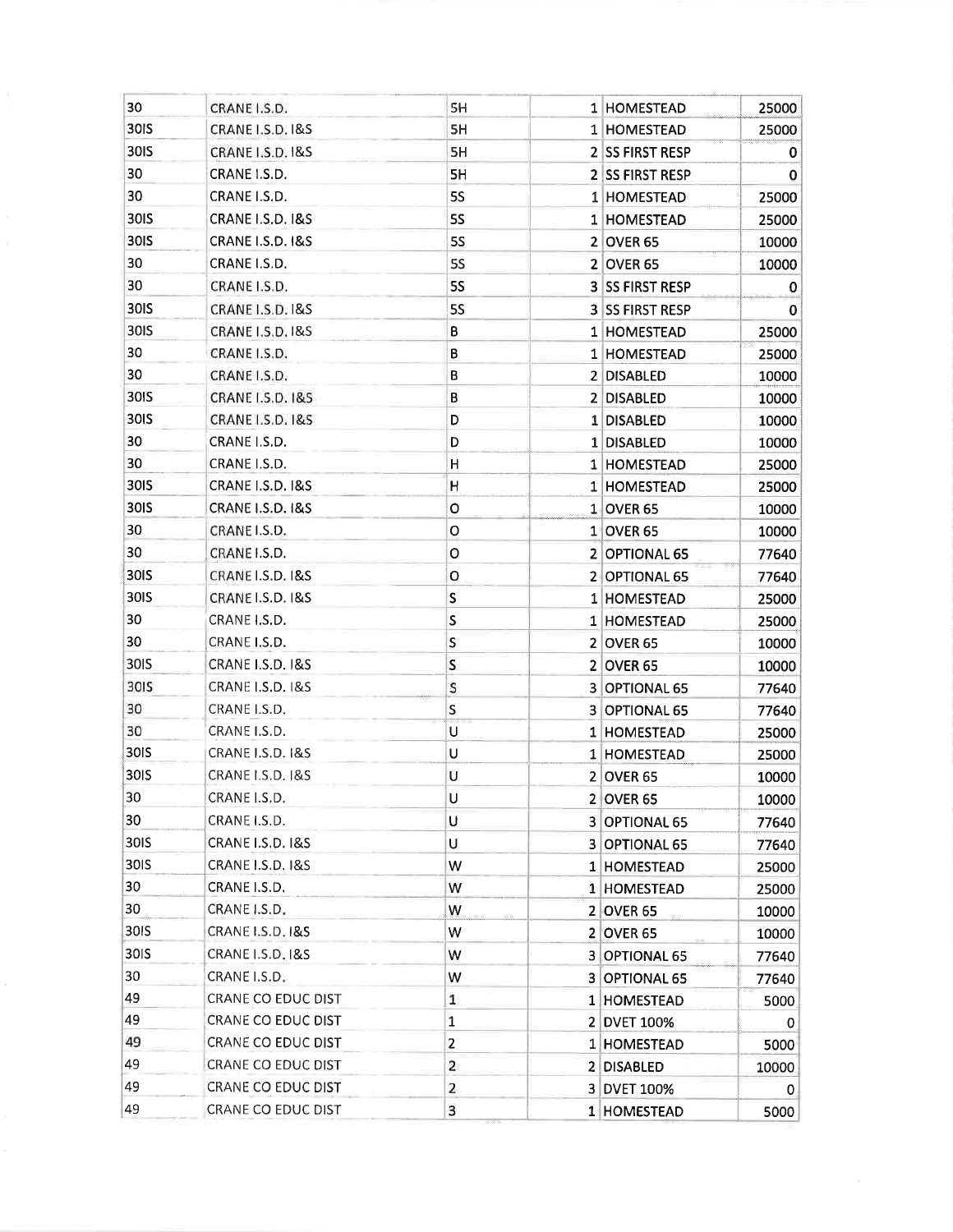| O                       | $\mathbf 0$    |
|-------------------------|----------------|
| 0                       | 0              |
| 1                       | 1              |
| $\mathbf{1}$            | $\mathbf{1}$   |
| 0                       | $\mathbf{0}$   |
| 0                       | $\mathsf{O}$   |
| $\circ$                 | $\overline{0}$ |
| $\mathbf{0}$            | $\circ$        |
| 1                       | $\mathbf{1}$   |
| 1                       | $\mathbf{1}$   |
| 0                       | $\circ$        |
| 0                       | $\mathbf{0}$   |
| 0                       | 0              |
| O                       | $\circ$        |
| $\circ$                 | $\circ$        |
|                         |                |
| 0                       | $\mathbf{0}$   |
| $\mathbf{0}$            | $\overline{0}$ |
| $\pmb{\mathsf{O}}$      | $\circ$        |
| $\mathbf{0}$            | $\circ$        |
| 0                       | $\circ$        |
| $\pmb{\mathsf{O}}$      | $\circ$        |
| $\boldsymbol{0}$        | $\mathbf{0}$   |
| 0                       | $\overline{O}$ |
| 0                       | $\circ$        |
| $\mathbf{0}$            | $\circ$        |
| 0                       | $\mathbf{0}$   |
| 0                       | $\circ$        |
| 0                       | 0              |
| 0                       | 0              |
| O                       | $\circ$        |
| $\circ$                 | $\circ$        |
| 0                       | 0              |
| 0                       | 0              |
| 0                       | 0              |
| O                       | $\mathbf{0}$   |
| 0                       | $\overline{0}$ |
| 0                       | $\circ$        |
| O                       | $\mathbf{0}$   |
| $\circ$                 | $\circ$        |
| 0                       | $\mathbf{0}$   |
| 0                       | $\circ$        |
| $\mathbf{1}$            | $\mathbf{1}$   |
| 0                       | $\mathbf{O}$   |
| 0                       | $\circ$        |
| $\overline{\mathbf{1}}$ | $\mathbf{1}$   |
| 0                       | $\mathbf{O}$   |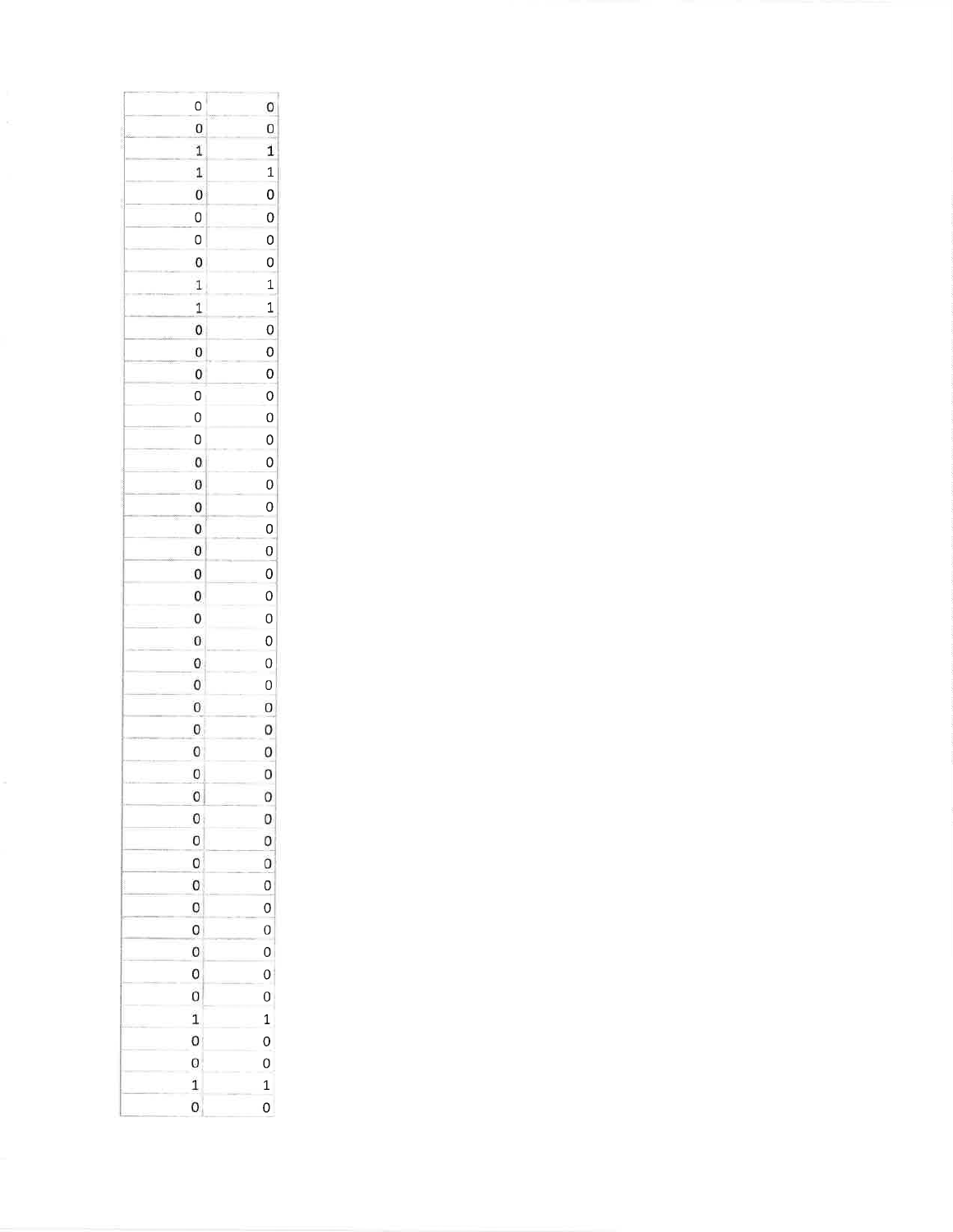| 49 | CRANE CO EDUC DIST        | 3              | 2 OVER 65               | 10000        |
|----|---------------------------|----------------|-------------------------|--------------|
| 49 | <b>CRANE CO EDUC DIST</b> | 3              | 3 DVET 100%             | 0            |
| 49 | CRANE CO EDUC DIST        | 4B             | 1 HOMESTEAD             | 5000         |
| 49 | CRANE CO EDUC DIST        | 4B             | 2 DISABLED              | 10000        |
| 49 | <b>CRANE CO EDUC DIST</b> | 4B             | <b>3 SS SVC MEMBER</b>  | $\mathbf{0}$ |
| 49 | <b>CRANE CO EDUC DIST</b> | 4H             | 1 HOMESTEAD             | 5000         |
| 49 | CRANE CO EDUC DIST        | 4H             | 2 SS SVC MEMBER         | 0            |
| 49 | CRANE CO EDUC DIST        | 4S             | 1 HOMESTEAD             | 5000         |
| 49 | CRANE CO EDUC DIST        | 4S             | <b>2 OVER 65</b>        | 10000        |
| 49 | CRANE CO EDUC DIST        | 4S             | <b>3 SS SVC MEMBER</b>  | 0            |
| 49 | CRANE CO EDUC DIST        | 5B             | 1 HOMESTEAD             | 5000         |
| 49 | CRANE CO EDUC DIST        | <b>5B</b>      | 2 DISABLED              | 10000        |
| 49 | CRANE CO EDUC DIST        | 5B             | 3 SS FIRST RESP         | 0            |
| 49 | CRANE CO EDUC DIST        | 5H             | 1 HOMESTEAD             | 5000         |
| 49 | CRANE CO EDUC DIST        | 5H             | 2 SS FIRST RESP         | 0            |
| 49 | CRANE CO EDUC DIST        | 55             | 1 HOMESTEAD             | 5000         |
| 49 | <b>CRANE CO EDUC DIST</b> | <b>5S</b>      | $2$ OVER 65             | 10000        |
| 49 | CRANE CO EDUC DIST        | <b>5S</b>      | <b>3 SS FIRST RESP</b>  | 0            |
| 49 | CRANE CO EDUC DIST        | В              | 1 HOMESTEAD             | 5000         |
| 49 | CRANE CO EDUC DIST        | B              | 2 DISABLED              | 10000        |
| 49 | CRANE CO EDUC DIST        | В              | <b>3 LOCAL DISCOUNT</b> | 0            |
| 49 | CRANE CO EDUC DIST        | В              | 4 LOCAL DISABLED        | 10000        |
| 49 | CRANE CO EDUC DIST        | D              | 1 DISABLED              | 10000        |
| 49 | CRANE CO EDUC DIST        | D              | 2 LOCAL DISABLED        | 10000        |
| 49 | CRANE CO EDUC DIST        | F              | 1 LOCAL DISCOUNT        | 0            |
| 49 | CRANE CO EDUC DIST        | н              | 1 HOMESTEAD             | 5000         |
| 49 | CRANE CO EDUC DIST        | H              | 2 LOCAL DISCOUNT        | $\mathbf 0$  |
| 49 | CRANE CO EDUC DIST        | O              | 1 OVER 65               | 10000        |
| 49 | CRANE CO EDUC DIST        | O              | 2 OPTIONAL 65           | 10000        |
| 49 | CRANE CO EDUC DIST        | P              | 1 LOCAL DISCOUNT        | 0            |
| 49 | CRANE CO EDUC DIST        | s              | 1 HOMESTEAD             | 5000         |
| 49 | CRANE CO EDUC DIST        | S              | 2 OVER 65               | 10000        |
| 49 | CRANE CO EDUC DIST        | S              | <b>3 LOCAL DISCOUNT</b> | 0            |
| 49 | CRANE CO EDUC DIST        | S              | 4 OPTIONAL 65           | 10000        |
| 49 | CRANE CO EDUC DIST        | U              | 1 HOMESTEAD             | 5000         |
| 49 | CRANE CO EDUC DIST        | U              | 2 OVER 65               | 10000        |
| 49 | CRANE CO EDUC DIST        | U              | 3 LOCAL DISCOUNT        | 0            |
| 49 | CRANE CO EDUC DIST        | U              | 4 OPTIONAL 65           | 10000        |
| 49 | CRANE CO EDUC DIST        | W              | 1 HOMESTEAD             | 5000         |
| 49 | CRANE CO EDUC DIST        | W              | 2 OVER 65               | 10000        |
| 49 | CRANE CO EDUC DIST        | W              | 3 LOCAL DISCOUNT        | 0            |
| 49 | CRANE CO EDUC DIST        | W              | 4 OPTIONAL 65           | 10000        |
| 50 | CRANE MEMORIAL HOSP       | $\mathbf{1}$   | 1 DVET 100%             | $\mathbf{0}$ |
| 50 | CRANE MEMORIAL HOSP       | $\overline{2}$ | 1 DVET 100%             | 0            |
| 50 | CRANE MEMORIAL HOSP       | 3              | 1 DVET 100%             | 0            |
| 50 | CRANE MEMORIAL HOSP       | 4B             | 1 SS SVC MEMBER         | 0            |
|    |                           |                |                         |              |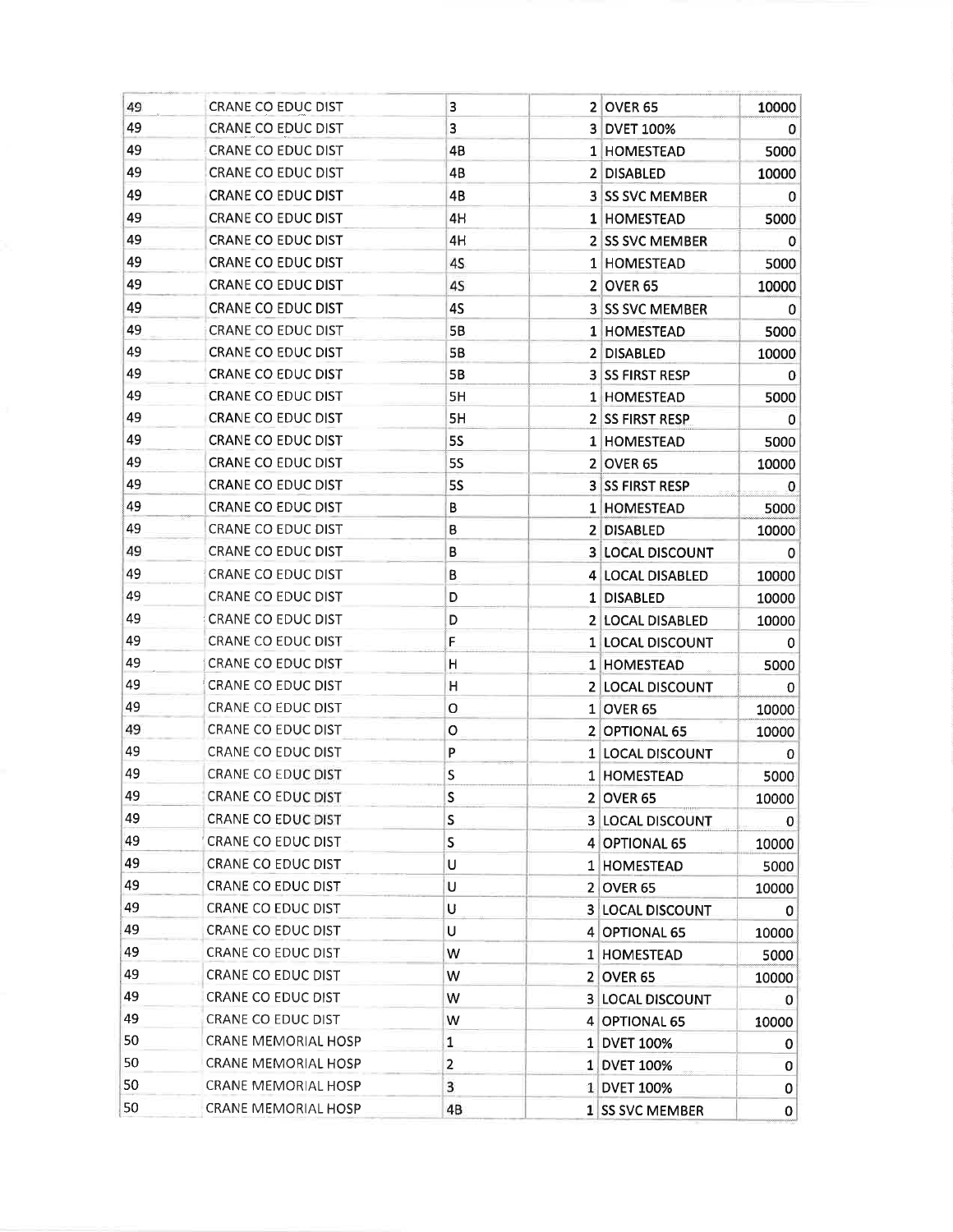| $\mathbf{0}$     | 0                 |
|------------------|-------------------|
| $\mathbf{1}$     | $\mathbf{1}$      |
| $\overline{0}$   | $\mathbf 0$       |
| $\boldsymbol{0}$ | $\pmb{0}$         |
| $\mathbf{1}$     | $\mathbf{1}$      |
| $\mathbf 0$      | $\mathbf 0$       |
| $\mathbf 1$      | $\mathbf 1$       |
| $\pmb{0}$        | $\mathbf 0$       |
| $\pmb{0}$        | $\pmb{0}$         |
| $\mathbf 1$      | $\mathbf{1}$      |
| $\pmb{0}$        | $\mathbf{0}$      |
| 0                | $\pmb{0}$         |
| $\mathbf{1}$     | $\mathbf{1}$      |
| $\mathbf{0}$     | 0                 |
| $\mathbf{1}$     | $\mathbf{1}$      |
| $\mathbf{0}$     | $\circ$           |
| $\mathbf{0}$     | 0                 |
| $\mathbf{1}$     | $\mathbf 1$       |
| $\pmb{0}$        | $\mathbf 0$       |
| 0                | 0                 |
| 0.2              | 5000              |
| $\mathbf{0}$     | 0                 |
| 0                | $\overline{0}$    |
| O                | 0                 |
| 0.2              | 5000              |
| O                | 0                 |
| 0.2              | 5000              |
| 0                | O                 |
| $\mathbf 0$      | O                 |
| 0.2              | 5000              |
| 0                | 0                 |
| 0                | 0                 |
| 0.2              | 5000              |
| 0                | 0                 |
| 0                | 0                 |
| 0                | O                 |
| 0.2              | 5000              |
| 0                |                   |
|                  | 0                 |
| 0<br>0           | $\mathbf{O}$<br>0 |
|                  |                   |
| 0.2              | 5000              |
| 0                | $\circ$           |
| 1                | $\mathbf{1}$      |
| $\mathbf{1}$     | $\mathbf{1}$      |
| $\mathbf{1}$     | $\mathbf{1}$      |
| $\mathbf{1}$     | $\mathbf{1}$      |

 $\frac{1}{2}$ 

 $\frac{1}{2}$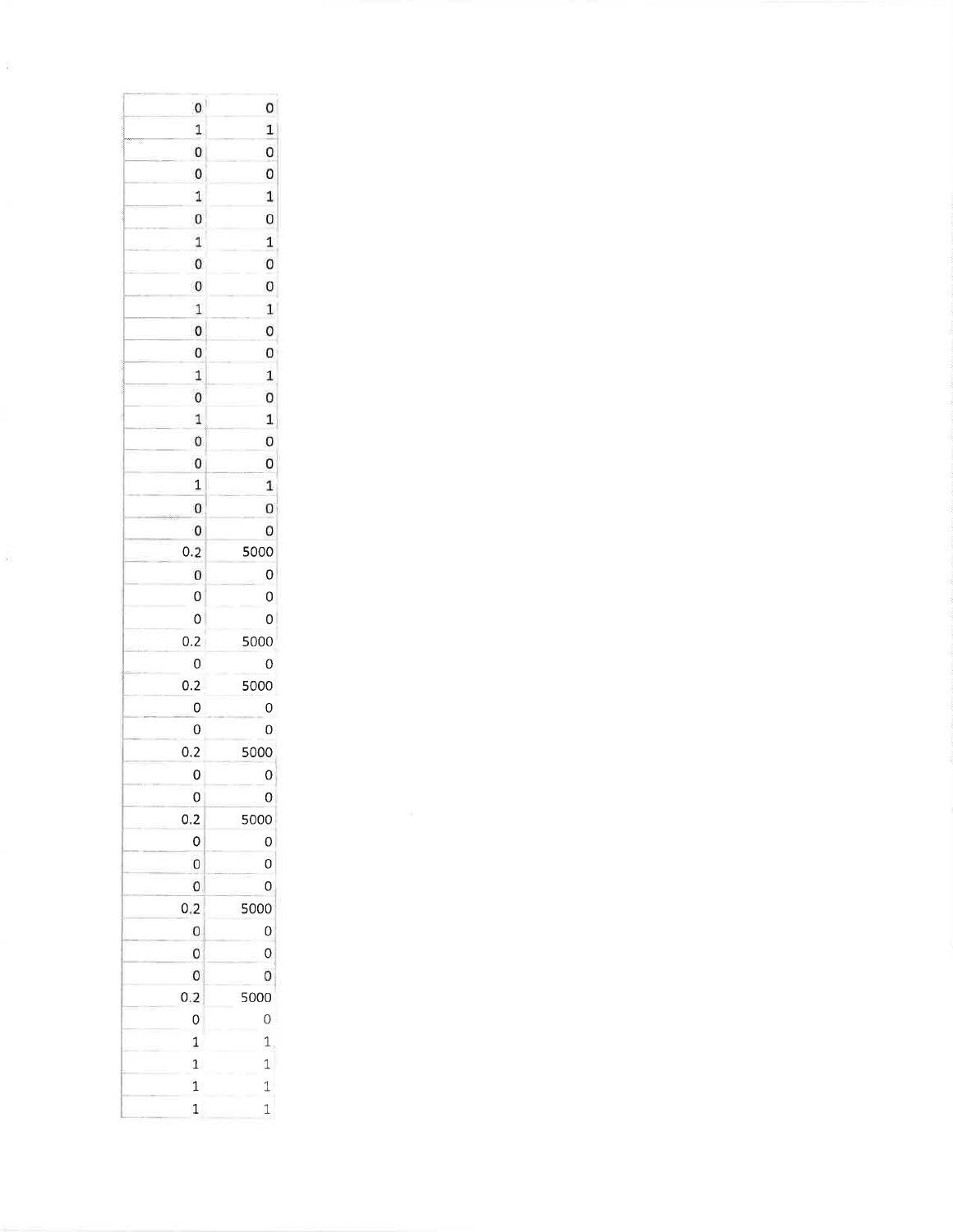| 50<br>4S<br><b>CRANE MEMORIAL HOSP</b><br>1 SS SVC MEMBER<br>$\mathbf{O}$<br>50<br>5B<br>$\pmb{0}$<br><b>CRANE MEMORIAL HOSP</b><br>1 SS FIRST RESP<br>50<br>5H<br>$\pmb{0}$<br><b>CRANE MEMORIAL HOSP</b><br>1 SS FIRST RESP<br>50<br><b>5S</b><br><b>CRANE MEMORIAL HOSP</b><br>$\mathbf 0$<br><b>1 SS FIRST RESP</b><br>50<br><b>CRANE MEMORIAL HOSP</b><br>В<br>1 LOCAL DISCOUNT<br>0<br>50<br><b>CRANE MEMORIAL HOSP</b><br>H<br>0<br>1 LOCAL DISCOUNT<br>50<br><b>CRANE MEMORIAL HOSP</b><br>o<br>1 OPTIONAL 65<br>30000<br>50<br>P<br><b>CRANE MEMORIAL HOSP</b><br>1 LOCAL DISCOUNT<br>0<br>50<br>S<br>CRANE MEMORIAL HOSP<br>1 LOCAL DISCOUNT<br>0<br>50<br><b>CRANE MEMORIAL HOSP</b><br>S<br>2 OPTIONAL 65<br>30000<br>U<br>50<br><b>CRANE MEMORIAL HOSP</b><br>1 LOCAL DISCOUNT<br>0<br>50<br>U<br>CRANE MEMORIAL HOSP<br>2 OPTIONAL 65<br>30000<br>50<br>W<br><b>CRANE MEMORIAL HOSP</b><br>1 LOCAL DISCOUNT<br>0<br>50<br>W<br><b>CRANE MEMORIAL HOSP</b><br>2 OPTIONAL 65<br>30000<br>60<br><b>CRANE CO WATER DIST</b><br>1<br>1 DVET 100%<br>0 |
|----------------------------------------------------------------------------------------------------------------------------------------------------------------------------------------------------------------------------------------------------------------------------------------------------------------------------------------------------------------------------------------------------------------------------------------------------------------------------------------------------------------------------------------------------------------------------------------------------------------------------------------------------------------------------------------------------------------------------------------------------------------------------------------------------------------------------------------------------------------------------------------------------------------------------------------------------------------------------------------------------------------------------------------------------------------|
|                                                                                                                                                                                                                                                                                                                                                                                                                                                                                                                                                                                                                                                                                                                                                                                                                                                                                                                                                                                                                                                                |
|                                                                                                                                                                                                                                                                                                                                                                                                                                                                                                                                                                                                                                                                                                                                                                                                                                                                                                                                                                                                                                                                |
|                                                                                                                                                                                                                                                                                                                                                                                                                                                                                                                                                                                                                                                                                                                                                                                                                                                                                                                                                                                                                                                                |
|                                                                                                                                                                                                                                                                                                                                                                                                                                                                                                                                                                                                                                                                                                                                                                                                                                                                                                                                                                                                                                                                |
|                                                                                                                                                                                                                                                                                                                                                                                                                                                                                                                                                                                                                                                                                                                                                                                                                                                                                                                                                                                                                                                                |
|                                                                                                                                                                                                                                                                                                                                                                                                                                                                                                                                                                                                                                                                                                                                                                                                                                                                                                                                                                                                                                                                |
|                                                                                                                                                                                                                                                                                                                                                                                                                                                                                                                                                                                                                                                                                                                                                                                                                                                                                                                                                                                                                                                                |
|                                                                                                                                                                                                                                                                                                                                                                                                                                                                                                                                                                                                                                                                                                                                                                                                                                                                                                                                                                                                                                                                |
|                                                                                                                                                                                                                                                                                                                                                                                                                                                                                                                                                                                                                                                                                                                                                                                                                                                                                                                                                                                                                                                                |
|                                                                                                                                                                                                                                                                                                                                                                                                                                                                                                                                                                                                                                                                                                                                                                                                                                                                                                                                                                                                                                                                |
|                                                                                                                                                                                                                                                                                                                                                                                                                                                                                                                                                                                                                                                                                                                                                                                                                                                                                                                                                                                                                                                                |
|                                                                                                                                                                                                                                                                                                                                                                                                                                                                                                                                                                                                                                                                                                                                                                                                                                                                                                                                                                                                                                                                |
|                                                                                                                                                                                                                                                                                                                                                                                                                                                                                                                                                                                                                                                                                                                                                                                                                                                                                                                                                                                                                                                                |
|                                                                                                                                                                                                                                                                                                                                                                                                                                                                                                                                                                                                                                                                                                                                                                                                                                                                                                                                                                                                                                                                |
|                                                                                                                                                                                                                                                                                                                                                                                                                                                                                                                                                                                                                                                                                                                                                                                                                                                                                                                                                                                                                                                                |
| $\overline{\mathbf{c}}$<br>60<br><b>CRANE CO WATER DIST</b><br>1 DVET 100%<br>0                                                                                                                                                                                                                                                                                                                                                                                                                                                                                                                                                                                                                                                                                                                                                                                                                                                                                                                                                                                |
| 60<br><b>CRANE CO WATER DIST</b><br>3<br>$\pmb{0}$<br>1 DVET 100%                                                                                                                                                                                                                                                                                                                                                                                                                                                                                                                                                                                                                                                                                                                                                                                                                                                                                                                                                                                              |
| 60<br>CRANE CO WATER DIST<br>4B<br>1 SS SVC MEMBER<br>0                                                                                                                                                                                                                                                                                                                                                                                                                                                                                                                                                                                                                                                                                                                                                                                                                                                                                                                                                                                                        |
| 60<br>CRANE CO WATER DIST<br>4H<br>$\pmb{0}$<br>1 SS SVC MEMBER                                                                                                                                                                                                                                                                                                                                                                                                                                                                                                                                                                                                                                                                                                                                                                                                                                                                                                                                                                                                |
| 60<br>4S<br>CRANE CO WATER DIST<br>0<br>1 SS SVC MEMBER                                                                                                                                                                                                                                                                                                                                                                                                                                                                                                                                                                                                                                                                                                                                                                                                                                                                                                                                                                                                        |
| 60<br>5B<br>CRANE CO WATER DIST<br>1 SS FIRST RESP<br>0                                                                                                                                                                                                                                                                                                                                                                                                                                                                                                                                                                                                                                                                                                                                                                                                                                                                                                                                                                                                        |
| 60<br>5H<br>CRANE CO WATER DIST<br>$\pmb{0}$<br>1 SS FIRST RESP                                                                                                                                                                                                                                                                                                                                                                                                                                                                                                                                                                                                                                                                                                                                                                                                                                                                                                                                                                                                |
| 60<br><b>CRANE CO WATER DIST</b><br><b>5S</b><br>1 SS FIRST RESP<br>0                                                                                                                                                                                                                                                                                                                                                                                                                                                                                                                                                                                                                                                                                                                                                                                                                                                                                                                                                                                          |
| 60<br>CRANE CO WATER DIST<br>В<br>$\mathbf 0$<br>1 LOCAL DISCOUNT                                                                                                                                                                                                                                                                                                                                                                                                                                                                                                                                                                                                                                                                                                                                                                                                                                                                                                                                                                                              |
| 60<br>CRANE CO WATER DIST<br>В<br>2 LOCAL DISABLED<br>5000                                                                                                                                                                                                                                                                                                                                                                                                                                                                                                                                                                                                                                                                                                                                                                                                                                                                                                                                                                                                     |
| 60<br>CRANE CO WATER DIST<br>F<br>1 LOCAL DISCOUNT<br>0                                                                                                                                                                                                                                                                                                                                                                                                                                                                                                                                                                                                                                                                                                                                                                                                                                                                                                                                                                                                        |
| 60<br>CRANE CO WATER DIST<br>н<br>1 LOCAL DISCOUNT<br>$\mathbf{0}$                                                                                                                                                                                                                                                                                                                                                                                                                                                                                                                                                                                                                                                                                                                                                                                                                                                                                                                                                                                             |
| 60<br>CRANE CO WATER DIST<br>о<br>1 OPTIONAL 65<br>5000                                                                                                                                                                                                                                                                                                                                                                                                                                                                                                                                                                                                                                                                                                                                                                                                                                                                                                                                                                                                        |
| 60<br>CRANE CO WATER DIST<br>$\sf S$<br>1 LOCAL DISCOUNT<br>0                                                                                                                                                                                                                                                                                                                                                                                                                                                                                                                                                                                                                                                                                                                                                                                                                                                                                                                                                                                                  |
| 60<br>CRANE CO WATER DIST<br>s<br>2 OPTIONAL 65<br>5000                                                                                                                                                                                                                                                                                                                                                                                                                                                                                                                                                                                                                                                                                                                                                                                                                                                                                                                                                                                                        |
| CRANE CO WATER DIST<br>60<br>υ<br>1 LOCAL DISCOUNT<br> 0                                                                                                                                                                                                                                                                                                                                                                                                                                                                                                                                                                                                                                                                                                                                                                                                                                                                                                                                                                                                       |
| 60<br><b>CRANE CO WATER DIST</b><br>U<br>2 OPTIONAL 65<br>5000                                                                                                                                                                                                                                                                                                                                                                                                                                                                                                                                                                                                                                                                                                                                                                                                                                                                                                                                                                                                 |
| 60<br><b>CRANE CO WATER DIST</b><br>W<br>1 LOCAL DISCOUNT<br>0                                                                                                                                                                                                                                                                                                                                                                                                                                                                                                                                                                                                                                                                                                                                                                                                                                                                                                                                                                                                 |
| 60<br>CRANE CO WATER DIST<br>W<br>2 OPTIONAL 65<br>5000                                                                                                                                                                                                                                                                                                                                                                                                                                                                                                                                                                                                                                                                                                                                                                                                                                                                                                                                                                                                        |
| 61<br>CRANE EMERGENCY SERVICE DIST 1<br>$\mathbf{1}$<br>1 DVET 100%<br>0                                                                                                                                                                                                                                                                                                                                                                                                                                                                                                                                                                                                                                                                                                                                                                                                                                                                                                                                                                                       |
| 61<br><b>CRANE EMERGENCY SERVICE DIST 1</b><br>$\overline{2}$<br>1 DVET 100%<br>0                                                                                                                                                                                                                                                                                                                                                                                                                                                                                                                                                                                                                                                                                                                                                                                                                                                                                                                                                                              |
| 61<br>CRANE EMERGENCY SERVICE DIST 1<br>3<br>1 DVET 100%<br>0                                                                                                                                                                                                                                                                                                                                                                                                                                                                                                                                                                                                                                                                                                                                                                                                                                                                                                                                                                                                  |
| 61<br>CRANE EMERGENCY SERVICE DIST 1<br>4B<br>1 SS SVC MEMBER<br>0                                                                                                                                                                                                                                                                                                                                                                                                                                                                                                                                                                                                                                                                                                                                                                                                                                                                                                                                                                                             |
| 61<br>CRANE EMERGENCY SERVICE DIST 1<br>4H<br>1 SS SVC MEMBER<br>0                                                                                                                                                                                                                                                                                                                                                                                                                                                                                                                                                                                                                                                                                                                                                                                                                                                                                                                                                                                             |
| 61<br><b>CRANE EMERGENCY SERVICE DIST 1</b><br>4S<br>1 SS SVC MEMBER<br>$\pmb{0}$                                                                                                                                                                                                                                                                                                                                                                                                                                                                                                                                                                                                                                                                                                                                                                                                                                                                                                                                                                              |
| 61<br>CRANE EMERGENCY SERVICE DIST 1<br><b>5B</b><br>1 SS FIRST RESP<br>0                                                                                                                                                                                                                                                                                                                                                                                                                                                                                                                                                                                                                                                                                                                                                                                                                                                                                                                                                                                      |
| 61<br>CRANE EMERGENCY SERVICE DIST 1<br>5H<br>1 SS FIRST RESP<br>0                                                                                                                                                                                                                                                                                                                                                                                                                                                                                                                                                                                                                                                                                                                                                                                                                                                                                                                                                                                             |
| 61<br>CRANE EMERGENCY SERVICE DIST 1<br><b>5S</b><br>1 SS FIRST RESP<br>$\mathbf 0$                                                                                                                                                                                                                                                                                                                                                                                                                                                                                                                                                                                                                                                                                                                                                                                                                                                                                                                                                                            |
| 61<br>CRANE EMERGENCY SERVICE DIST 1<br>В<br>1 LOCAL DISCOUNT<br>$\mathbf 0$                                                                                                                                                                                                                                                                                                                                                                                                                                                                                                                                                                                                                                                                                                                                                                                                                                                                                                                                                                                   |
| 61<br>CRANE EMERGENCY SERVICE DIST 1<br>В<br>2 LOCAL DISABLED<br>10000                                                                                                                                                                                                                                                                                                                                                                                                                                                                                                                                                                                                                                                                                                                                                                                                                                                                                                                                                                                         |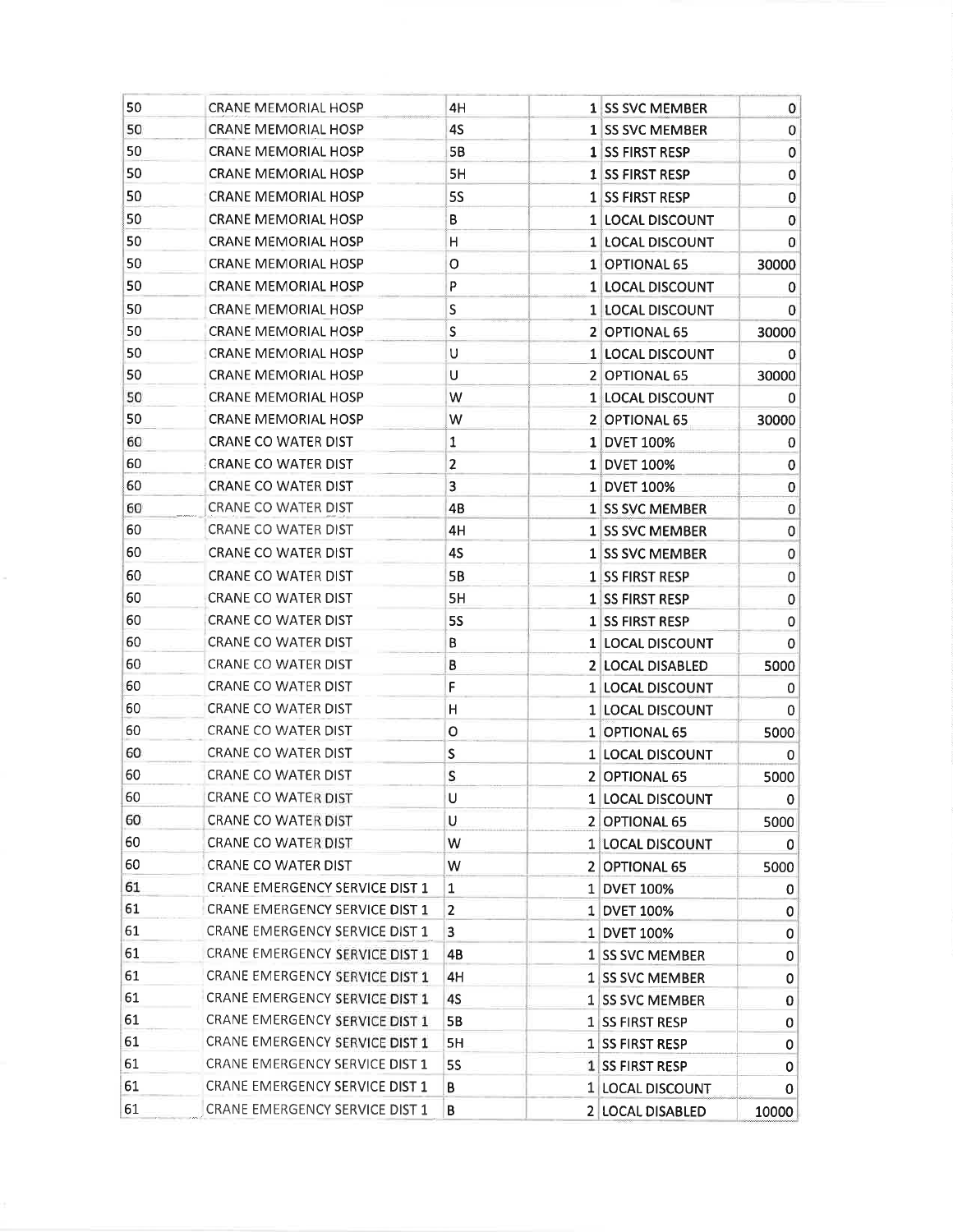| 1              | $\mathbf{1}$   |
|----------------|----------------|
| $\overline{1}$ | $\mathbf{1}$   |
| $\mathbf 1$    | $\mathbf{1}$   |
| $\mathbf{1}$   | $\mathbf{1}$   |
| 1              | $\mathbf{1}$   |
| 0.2            | 5000           |
| 0.2            | 5000           |
| 0              | 0              |
| 0.2            | 5000           |
| 0.2            | 5000           |
| 0              | 0              |
| 0.2            | 5000           |
| 0              | 0              |
| 0.2            | 5000           |
| 0              | 0              |
| $\mathbf 1$    | $\mathbf{1}$   |
| $\mathbf{1}$   | $\mathbf{1}$   |
| $\mathbf{1}$   | $\overline{1}$ |
| 1              | $\mathbf{1}$   |
| $\mathbf 1$    | $\overline{1}$ |
| 1              | $\mathbf{1}$   |
| $\mathbf{1}$   | $\mathbf{1}$   |
| $\mathbf 1$    | $\mathbf{1}$   |
| $\mathbf 1$    | $\mathbf{1}$   |
| 0.2            | 5000           |
| 0              | 0              |
| 0.2            | 5000           |
| 0.2            | 5000           |
| 0              | 0              |
| 0.2            | 5000           |
| 0              | O              |
| 0.2            | 5000           |
| 0              | 0              |
| 0.2            | 5000           |
| O              | O              |
| $\mathbf{1}$   | $\mathbf{1}$   |
| $\mathbf{1}$   | $\mathbf{1}$   |
| $\overline{1}$ | $\mathbf{1}$   |
| $\mathbf{1}$   | $\mathbf{1}$   |
| $\overline{1}$ | $\mathbf{1}$   |
| $\mathbf{1}$   | $\mathbf{1}$   |
| $\mathbf{1}$   | $\mathbf{1}$   |
| $\mathbf{1}$   | $\mathbf{1}$   |
| $\mathbf{1}$   | $\mathbf{1}$   |
| 0.2            | 5000           |
| 0              | 0              |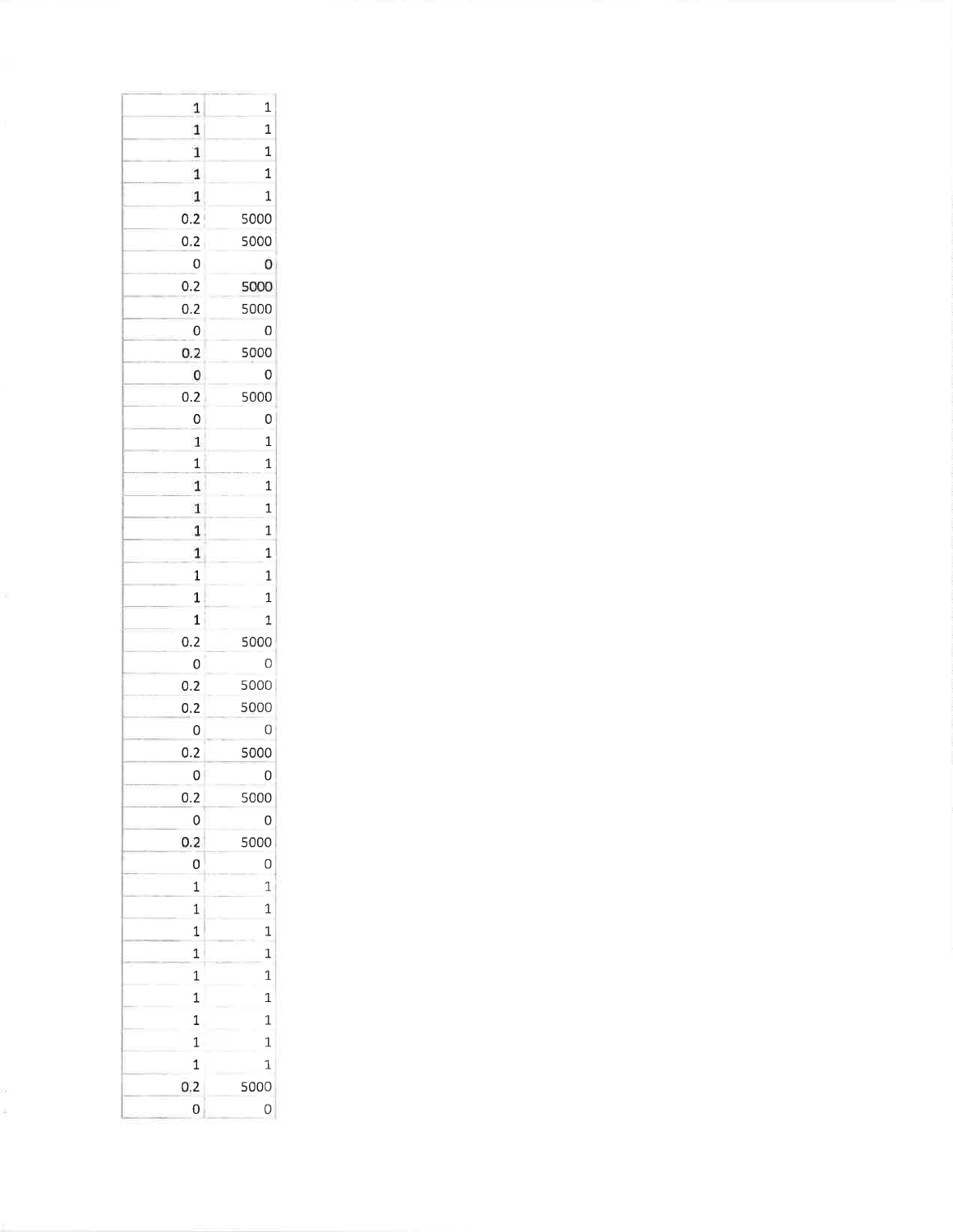| 61 | <b>CRANE EMERGENCY SERVICE DIST 1</b> | D                       | 2 LOCAL DISABLED       | 10000        |
|----|---------------------------------------|-------------------------|------------------------|--------------|
| 61 | <b>CRANE EMERGENCY SERVICE DIST 1</b> | F                       | 1 LOCAL DISCOUNT       | 0            |
| 61 | <b>CRANE EMERGENCY SERVICE DIST 1</b> | н                       | 1 LOCAL DISCOUNT       | 0            |
| 61 | <b>CRANE EMERGENCY SERVICE DIST 1</b> | O                       | 1 OPTIONAL 65          | 10000        |
| 61 | <b>CRANE EMERGENCY SERVICE DIST 1</b> | S                       | 1 LOCAL DISCOUNT       | 0            |
| 61 | <b>CRANE EMERGENCY SERVICE DIST 1</b> | S                       | 2 OPTIONAL 65          | 10000        |
| 61 | <b>CRANE EMERGENCY SERVICE DIST 1</b> | U                       | 1 LOCAL DISCOUNT       | 0            |
| 61 | <b>CRANE EMERGENCY SERVICE DIST 1</b> | U                       | 2 OPTIONAL 65          | 10000        |
| 61 | <b>CRANE EMERGENCY SERVICE DIST 1</b> | W                       | 1 LOCAL DISCOUNT       | 0            |
| 61 | <b>CRANE EMERGENCY SERVICE DIST 1</b> | W                       | 2 OPTIONAL 65          | 10000        |
| 80 | UNIVERSITY LAND                       | 1                       | 1 DVET 100%            | 0            |
| 80 | <b>UNIVERSITY LAND</b>                | $\overline{\mathbf{c}}$ | 1 DVET 100%            | $\mathbf 0$  |
| 80 | UNIVERSITY LAND                       | 3                       | 1 DVET 100%            | 0            |
| 80 | UNIVERSITY LAND                       | 4B                      | 1 SS SVC MEMBER        | 0            |
| 80 | <b>UNIVERSITY LAND</b>                | 4H                      | 1 SS SVC MEMBER        | $\mathbf 0$  |
| 80 | UNIVERSITY LAND                       | 4S                      | 1 SS SVC MEMBER        | $\mathbf 0$  |
| 80 | UNIVERSITY LAND                       | <b>5B</b>               | 1 SS FIRST RESP        | 0            |
| 80 | <b>UNIVERSITY LAND</b>                | 5H                      | 1 SS FIRST RESP        | $\mathbf{0}$ |
| 80 | <b>UNIVERSITY LAND</b>                | <b>5S</b>               | 1 SS FIRST RESP        | 0            |
| 85 | CRANE CAD (WARD CO)                   | 1                       | 2 DVET 100%            | $\mathbf 0$  |
| 85 | CRANE CAD (WARD CO)                   | $\overline{2}$          | 3 DVET 100%            | 0            |
| 85 | CRANE CAD (WARD CO)                   | 3                       | 3 DVET 100%            | 0            |
| 85 | CRANE CAD (WARD CO)                   | 4B                      | <b>3 SS SVC MEMBER</b> | 0            |
| 85 | CRANE CAD (WARD CO)                   | 4H                      | 2 SS SVC MEMBER        | $\mathbf 0$  |
| 85 | CRANE CAD (WARD CO)                   | 4S                      | <b>3 SS SVC MEMBER</b> | $\mathbf 0$  |
| 85 | CRANE CAD (WARD CO)                   | <b>5B</b>               | <b>3 SS FIRST RESP</b> | 0            |
| 85 | CRANE CAD (WARD CO)                   | 5H                      | 2 SS FIRST RESP        | $\mathbf 0$  |
| 85 | CRANE CAD (WARD CO)                   | <b>5S</b>               | <b>3 SS FIRST RESP</b> | $\mathbf 0$  |